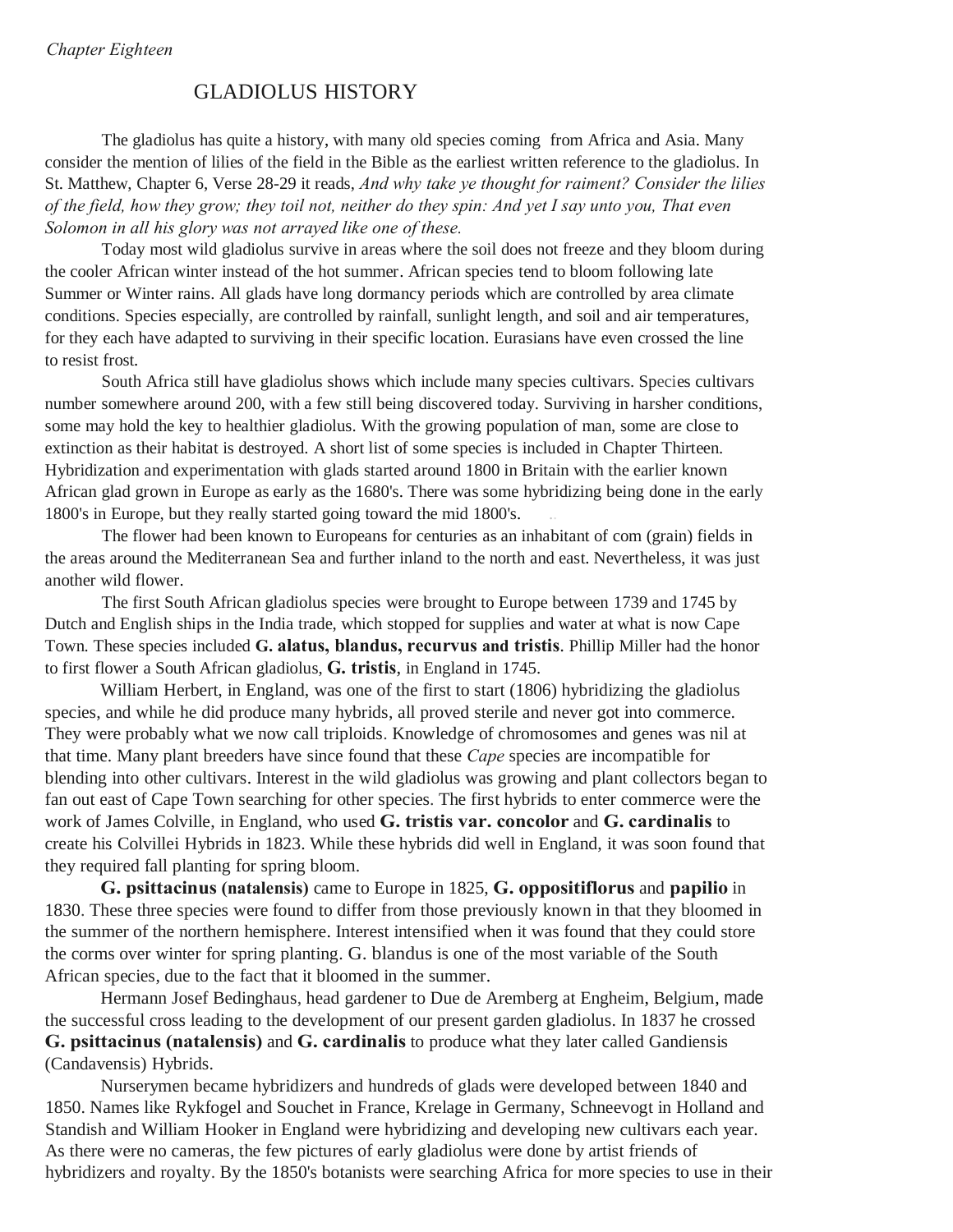hybridizing program.

Eugene Souchet, royal gardener at Fontainebleu, in 1852 combined Gandavensis and Ramosus Hybrids with **G. blandus (floribundus)**, thereby starting a long line of somewhat different strains. His were the first hybrids to be imported into the United States. E. S. Rand, Jr., in the book *Corms* published in 1866 said, " All the world are raising seedling gladiolus."

Entire new strains were being developed in the last century, with many hybridizers keeping their crosses secret, as selling, trading, profit and pride were at stake.

Before we move onto the more modem glads of today, I would like to say that the African species were really responsible for the wide diversity of color, form and unique variations in our modem glad. Thousands of hybridizers and millions of crosses made by people long forgotten over the past 200 years have brought us to where we are today. Many species were not necessarily beautiful, most having small florets and low bud count. Many opened only one or two florets at a time, with a bud count of four or five. Who knows, maybe a species still undiscovered in Africa may hold the secret to a healthier glad or a color still not achieved. The elusive, highly scented glad may be growing right now in the mountains behind a rock, still to be discovered. The gene to make our modem cultivars hardy, still has yet to be found.

Many of our lines today can probably trace their roots to Central and Southern Africa, where the summer flowering species were discovered. More colors and variations were achieved around 1880 by Victor Lemoine of France, extending the color range into the browns, greens and deep reds. Many of these descendants are where we get our color range today.

At this time I should mention William Pfitzer and his son Paul, who were hybridizers from 1840 to 1930, covering almost 100 years. William created the first giant red flowered cultivars and was able to elude many problems in culture and breeding in the 1880's. From 1890 to 1900, Pfitzer Strains formed the backbone of German creations and were known for large flowers widely opened and unicolored glads in bright shades. Other characteristics were well blending colors and harmonious rows of florets, not crowded, but forming a sturdy, fine, panicle spike. Their' work raised the number of open florets on a single spike from one-quarter to a half of all buds blooming at one time.

They further extended the color range in the late 1890's, including most veining, yellow and orange. By the early 1900's, red, orange, salmon, cream and ivory was more common. In 1920 the large flower gladiolus were being grown in the United States in large numbers. A. E. Kunderd did much of the hybridizing in the United States during the 1920's. In 1923 he actually sold **G. lacinatus** for \$1000.00 per corm. Although \$10.00 to \$25.00 per corm was common at that time, most sold for less than \$4.00.

Not much new progress was attained in the 1930's, except for the introduction of **Picardy**, introduced in 1931 by Professor E. F. Palmer. Picardy was a large, outstanding shrimp pink, that is still being grown today. This was a big step in improving our modern gladiolus, and was considered a world champion top show glad for years.

By 1940 and early 1950's, glads were at their glory with thousands of members in societies. I have heard mention that there were as many as 5000 in the New England Gladiolus Society at that time. Shows would include thousands of spike entries and hundreds of basket and other entries. Some of the important stepping stones during this era were **Elizabeth the Queen (560)** introduced by D.W.White in 1941 ~ **Burma (556)** introduced by Palmer in 1943; **Spic & Span (446),** by Carlson in 1946 followed by **Friendship (442)** introduced in 1949 by Carl Fischer.

In the 1950's several hybridizers were introducing three quarters of the new cultivars of that decade. They were: Ralph E. Baerman, Dr. Robert A. Griesbach, Carl Fischer, Edwin Frazee, JR. & C. T. Larus, Winston Roberts, Henry Turk and Don Walker. There were a few introductions in the 1950's that were also stepping stones. **King David (556)** introduced by Anton Carlson in 1951 and **Peter Pears (423)** by Konynenburg and Mark in 1958, were two notable cultivars. **Peter Pears,** imported from Holland, is still sold in chain stores in 1996. In the 1960's through the present time, more energy was spent to achieve the *perfect* show glad. **Parade** 534, introduced in 1970 by Larus, lead the way, and is